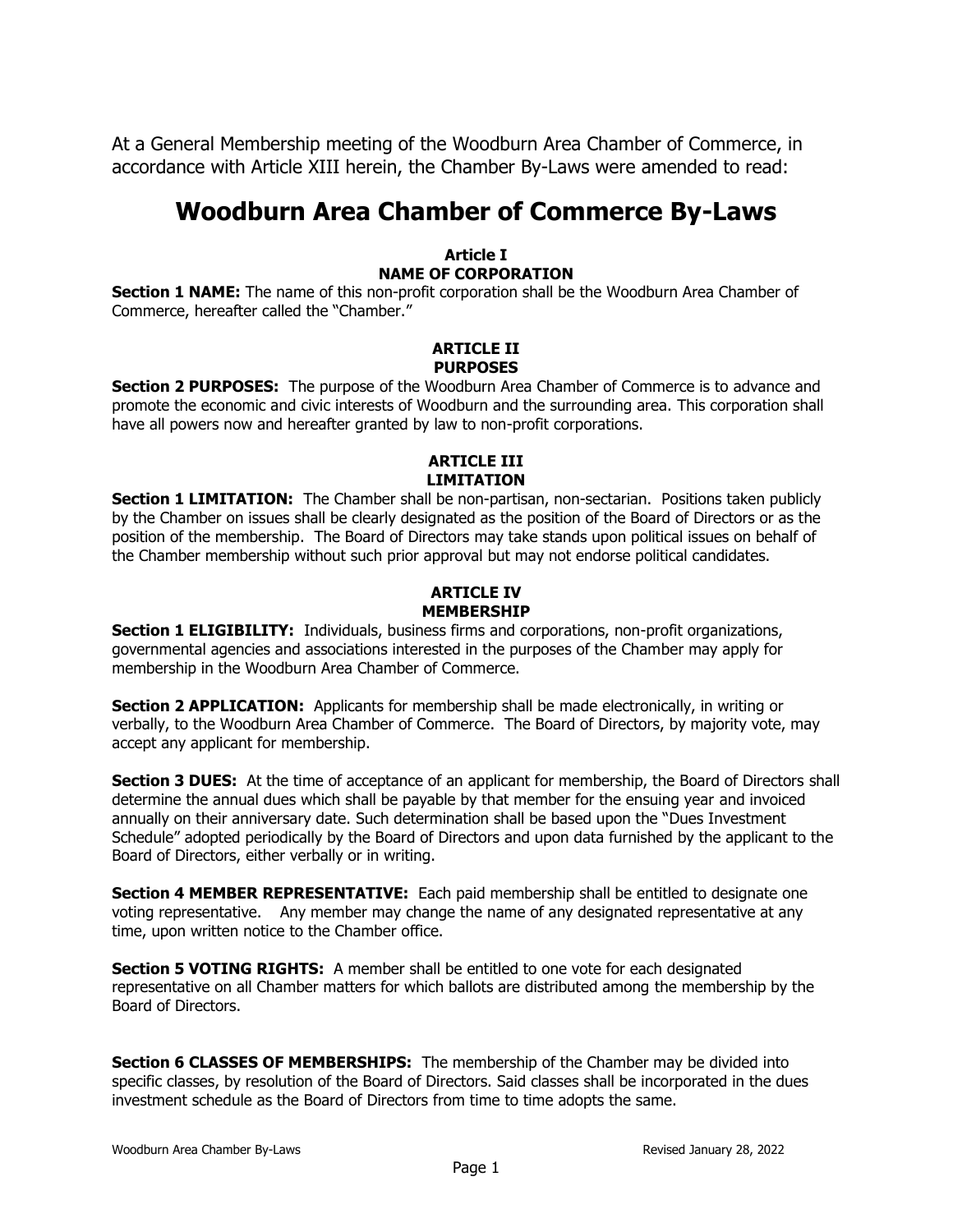**Section 7 REMOVAL OF MEMBERS:** The Board of Directors may expel a member by a three-fourths vote. Before such expulsion becomes effective, The Board of Directors shall serve the Member a written notice at least ten days before such expulsion becomes effective. Said notice shall state the reasons for such expulsion. Said notice of intent to expel shall either be personally delivered to the Member or mailed to his last known address. The notice shall inform the Member of their right to a hearing before the Board of Directors if requested in writing by the Member within ten days of the Member's receipt of the notice. If upon a vote of the Board of Directors at such hearing, less than three-fourths of the Board of Directors support the expulsion, the Member will not be expelled.

**Section 8 TERMINATION OF MEMBERSHIP RIGHTS:** The resignation, expulsion or non-payment of dues of any member shall terminate his or her membership and all rights, privileges, and obligations of said membership without refund of dues.

**Section 9 MEMBERSHIP TO STANDING COMMITTEES:** Unless approved by a majority vote of the Board of Directors prior to placement, no member representative of a Chamber member may be allowed chairmanship of one of its standing committees

**Section 10 MEMBERSHIP MEETINGS:** A special meeting of the membership may be called by the Board of Directors or the Executive Committee by written notice published on the chamber website [\(www.woodburnchamber.org\)](http://www.woodburnchamber.org/),or mailed by special notice (electronically or other), addressed to each eligible voting member, not less than 10 days prior to the meeting. Any regular or special general membership meeting shall be called between the hours of 7 AM and 8 PM, Monday through Friday.

**Section 11 ANNUAL MEETING:** A meeting of the membership shall be called in December or January for the purposes of introducing members of the Board of Directors and officers, presenting the plan or work developed at the Board Retreat and for other purposes as may be deemed necessary by the Board of Directors. This annual meeting may be held in conjunction with another membership event.

# **ARTICLE V BOARD OF DIRECTORS**

**Section 1 AUTHORITY:** Full control of the affairs of the Chamber shall be invested in the board of Directors, who shall act by majority vote unless otherwise specified herein.

**Section 2 SIZE:** The Board of Directors shall consist of not less than three nor more than eleven or 5% (whichever is greater) of the chamber membership who shall be elected as hereinafter provided, for terms as specified in Article VII hereof.

**Section 3 RESPONSIBILITY:** The Board of Directors shall serve as the legislative body of the Chamber and shall have the following duties:

- a) The Board of Directors shall have the power to create and terminate such committees, as it may, from time to time, deem advisable for the efficient operation of the corporation. If and when such committees are created, the Board shall define the scope of their work at the time of their creation. It shall also approve the creation of such special committees as may be required to complete the approved program of work of the Chamber.
- b) The Board of Directors may employ an Executive Director, and if so employed, shall specify his or her conditions and the term of his or her employment.
- c) The Board of Directors may adopt rules, regulations and policies for the conducting of Chamber business. The Board of Directors shall submit by February  $1<sup>st</sup>$ , of the following year, a report of the finances of the organization.
- d) The Board of Directors shall, at a special meeting called for that purpose or at its regular January meeting, elect and appoint its officers. The Board of Directors shall elect one of its members as president. The Board of Directors shall appoint a secretary, or, if an Executive Director is employed, may, in its discretion, combine his or her duties with the duties of the secretary, constituting a chief administrative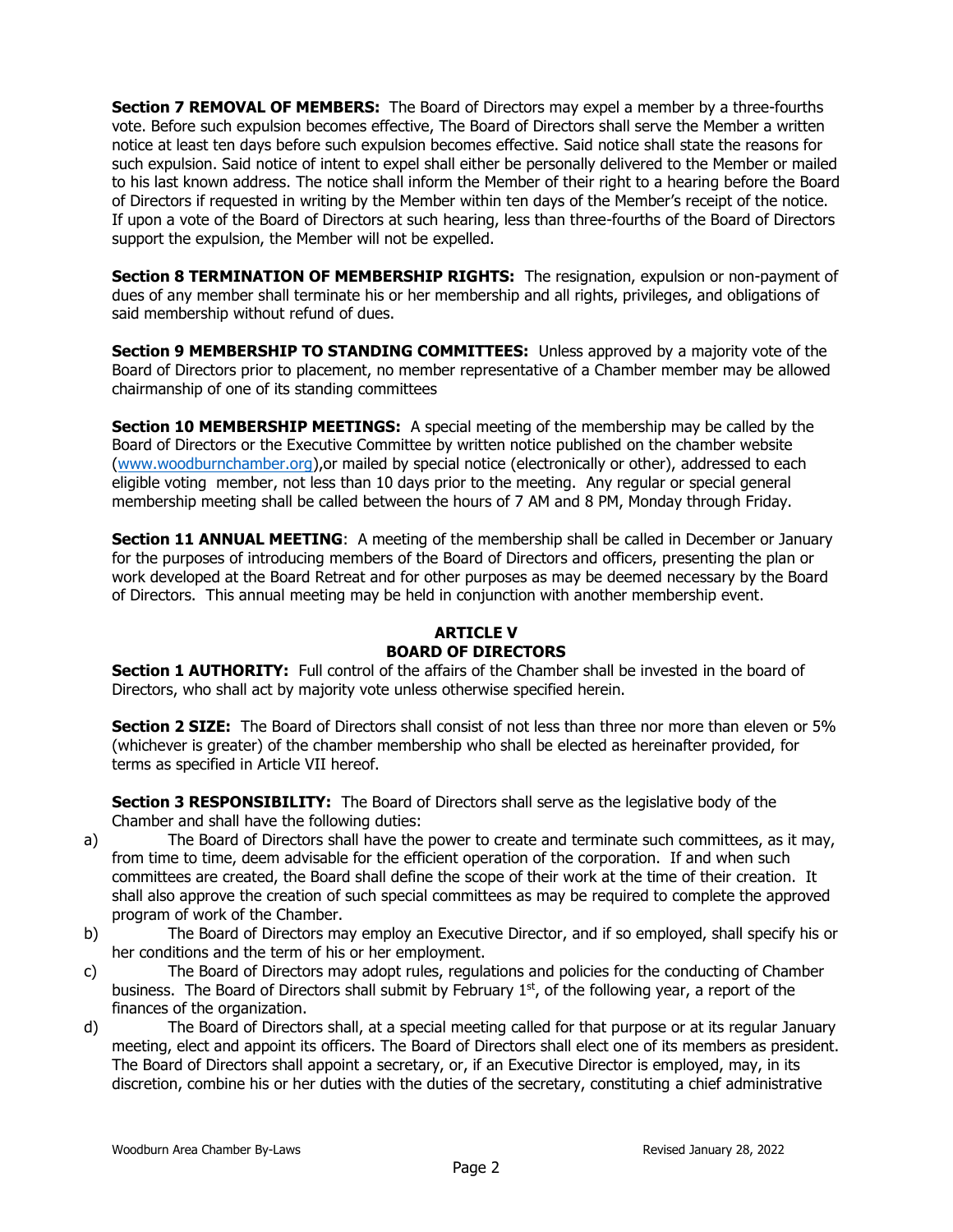officer of the corporation. The Board of Directors shall elect from its members a vice president. The Board shall also elect from its members a treasurer.

e) The Board shall have the power in the name of the corporation to sue and be sued, buy, hold, sell, lease or borrow money, giving therefore notes of the corporation by one or more officials duly authorized by the board for that purpose, together with such collateral, therefore, as may be required and may enter into contract of any kind furthering the purpose of the Chamber.

**Section 4 MEETING AND PENALTIES:** The Board of Directors shall hold its meetings at least once a month at a regular time and place as established periodically by the Board of Directors with notice to all board members. Special meetings may be called by the Executive Committee or the President upon not less than 24 hours notice to each board member available to receive such notice. Meetings of the Board shall be called whenever necessary in order for it to fulfill its legislative and policy making responsibility. Absences from three consecutive regular meetings without an excuse deemed valid and so recorded by the Board of Directors should be construed as a resignation. Each board member accepts the responsibility of attending as many Chamber functions as possible.

**Section 5 VACANCY:** Any vacancy occurring in the Board of Directors shall be filled by the President if approved by the Board of Directors at the next regular or special Chamber meeting and the member so appointed shall hold office for the established, unexpired term of the Director whose place is to be filled. The appointee will be notified of this appointment via email, or in writing. This notification will include the remaining length of his/her term of office and expiration date and the performance expectation of Board members.

**Section 6 QUORUM:** A majority of the elected or appointed Board of Directors shall constitute a quorum. A majority of such quorum shall control unless otherwise provided herein.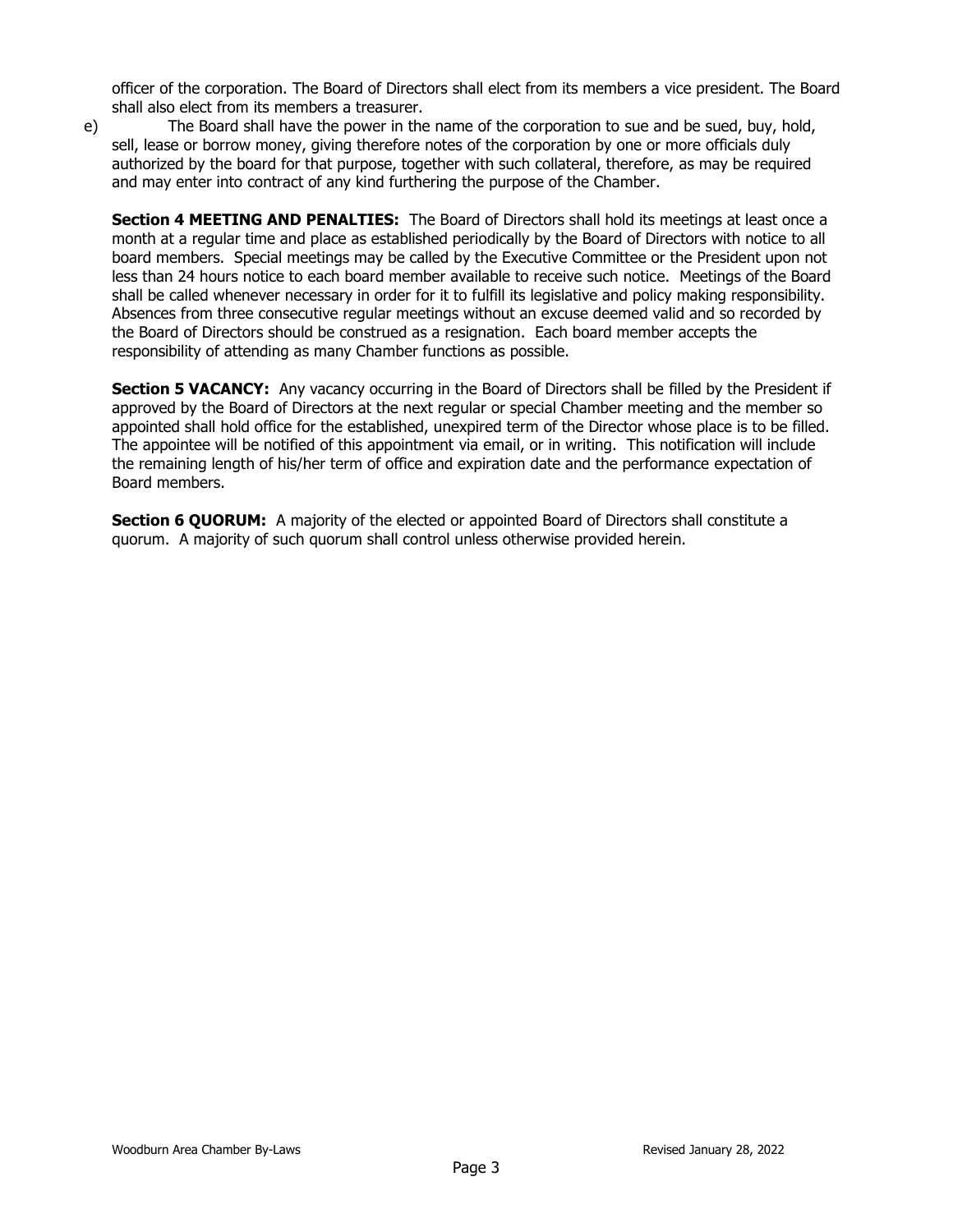#### **ARTICLE VI EXECUTIVE COMMITTEE**

## **Section 1 COMPOSITION:** The Executive Committee shall, by virtue of their responsibility, include:

- 1. The President
- 2. The First Vice-President/President-Elect (and Second Vice-President, if one has been elected)
- 3. The Treasurer
- 4. The Executive Director, if employed
- 5. The Secretary
- 6. The Immediate Past President, if he or she is available to serve

**Section 2 VOTE:** Each member of the Executive Committee shall have one vote with the exception of the Executive Director. A majority vote of those present is required from action by the Executive Committee. A vote of at least three members of the Executive Committee must be taken for any action.

**Section 3 RESPONSIBILITY:** The Executive Committee shall possess and exercise only emergency powers of the Board of Directors between meetings of the Board. It shall report its action at the next meeting of the full board for its discussion and approval or rejection of the action taken. Any action of the Executive Committee shall be reported and reviewed by the Board of Directors.

**Section 4 MEETINGS:** Meetings of the Executive Committee may be called by the President or by any other two voting members of the Executive Committee.

# **ARTICLE VII SELECTION OF DIRECTORS**

**Section 1 ELECTIONS COMMITTEE:** During August, the President shall designate an election committee of three members one of which should be on the Board of Directors, whose term does not expire in that year. The Chamber shall publicize the fact that the Elections Committee will accept from the membership the names of individuals to be considered as candidates for the nominations to the Board of Directors.

**Section 2 CANDIDATES:** At the October Board of Directors meeting, the Elections Committee shall present to the Board a slate of candidates in a number not less than the Board vacancies to be filled.

**Section 3 PUBLICITY:** Upon receipt of the report of the Election Committee submitted at the October Board meeting the Executive Director shall be instructed to immediately notify the membership the names of persons nominated as candidates for Director and shall give notice that nominations will also be accepted from the membership.

**Section 4 NOMINATIONS:** The President shall accept nominations of qualified candidates by email, mail, fax, or in writing from the membership. Such nominations will, with the concurrence of the nominee, be included on the ballot. These nominations must be received at the Chamber office not less than seven (7) days prior to the distribution of election ballots.

**Section 5 NOTIFICATION:** The Executive Director, or if none has been employed, the secretary shall provide all members of the Chamber, not less than ten days prior to the election, a ballot containing the names in alphabetical order of all nominees selected in accordance with the Chamber by-laws.

**Section 6 BALLOTING:** All voting for Directors for the Chamber shall be by ballot. To be counted, all members shall mark their ballots and return them to the Chamber on or before the established election deadline date and time, which date shall be specified on the ballot. The number of nominees corresponding with the number of Directors to be elected who receive the highest number of votes shall be declared elected. In the event of a tie vote, the Elections Committee shall draw lots to determine the one elected, which drawing of lots shall be in Chamber office.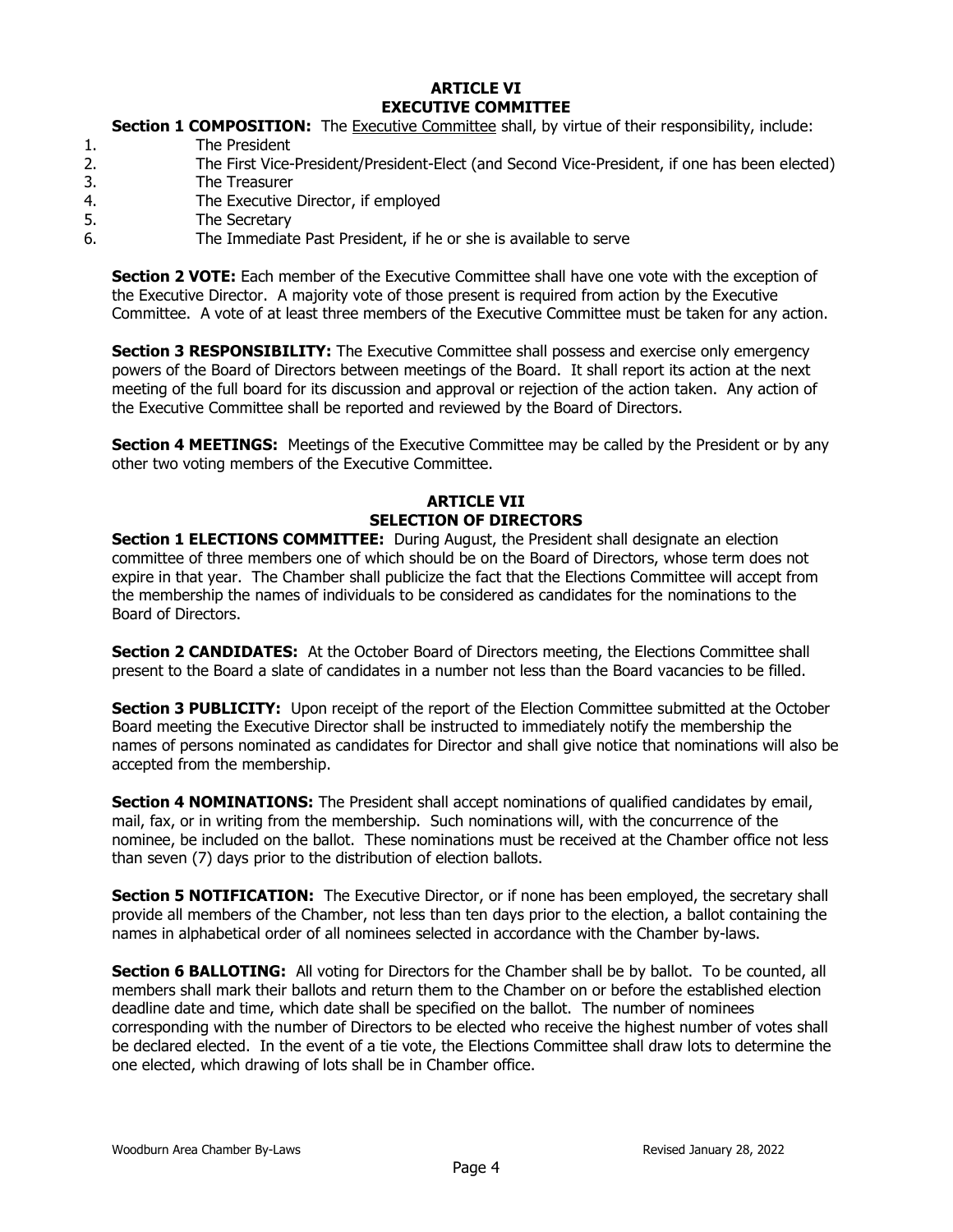**Section 7 ELECTION RESULTS:** Upon determination of the election results, the Elections Committee shall certify to the President the results of the balloting and shall notify all candidates of the results of the balloting immediately thereafter. The elected candidates shall be notified in writing of the length and expiration date of their terms of office and the performance expectations of Board Members.

**Section 8 TERM AND STARTING DATES:** Terms of the newly elected Directors shall begin January 1<sup>st</sup> and be for three years. Upon expiration of a term, a Director is eligible for re-election and may serve two consecutive elected or appointed terms after which time he or she shall be ineligible for election or appointment to the Board for a period of not less than one year. If a board member is appointed to fulfill a term of less than one year that board member would also be eligible to be elected to two additional three year terms. Terms of the newly elected President, President-Elect/First Vice-President, Treasurer, and Secretary shall be for one year and shall begin after the regular January Board of Directors meeting or at the special meeting held in accordance with Article VIII Section 1. Officers with unexpired time as Board Members shall remain on the Board until their term as a Board Member expires.

## **ARTICLE VIII OFFICERS**

**Section 1 SELECTION OF OFFICERS:** Immediately following the certification of the new Directors, the current President shall notify the full Board of Directors that an election shall be held at its regular January meeting or at a special meeting prior to that date for the ensuing year for the purpose of the election of its officers for the ensuing year. Such a meeting shall be within one month preceding the Annual meeting.

**Section 2 ELECTION OF VICE-PRESIDENT/PRESIDENT ELECT:** The Board shall elect from its members a Vice-President/ President-Elect and as deemed necessary by the Board of Directors.

**Section 3 ELECTION OF TREASURER and SECRETARY:** The Board shall elect from its members a treasurer and secretary.

# **Section 4 DUTIES OF OFFICERS:**

- **a) DUTIES OF THE PRESIDENT**: The President shall be the principal Executive Officer of the Chamber of Commerce, and subject to the control of the board of Directors, shall in general, supervise the Executive Director of the Chamber of Commerce. He or she shall, when present, preside at all meetings of the members and of the Board of Directors. In the event of a tie vote, before the board of Directors or the membership, the President shall cast a vote to break such a tie. He or she shall perform such other duties and responsibilities as are set forth elsewhere in these Chamber by-laws.
- b) **DUTIES OF THE VICE PRESIDENT:** In the absence of the President or due to a potential conflict of interest**,** the Vice President shall perform the duties of the President, and when so acting shall have all the powers of and be subject to all the restrictions upon the President
- c) **DUTIES OF THE TREASURER:** The Treasurer, as directed by the Board of Directors, shall oversee and verify the monthly financial reports. Shall work with the Executive Director monthly, on bank reconciliation and month end reports as well as the preparation of Annual Budget. He or she shall perform such other duties and responsibilities as are set forth elsewhere in these Chamber by-laws.
- d) **SECRETARY:** The Secretary shall review the minutes of all meetings of the Board of Directors to verify their accuracy and assure they are complete. In the absence of the Executive Director at regular meetings and during Executive Sessions, the Secretary shall be responsible for keeping minutes of the meetings.
- **e) DUTIES OF THE EXECTUTIVE DIRECTOR:** The Executive Director shall perform such responsibilities, general management and public information activities as may be assigned by the Board. He or she shall serve to assist the Board of Directors. The Executive Director shall prepare agendas for and keep minutes of the meeting of the Board of Directors; see that all notices are duly given in accordance with the provisions of these Bylaws as required by law; and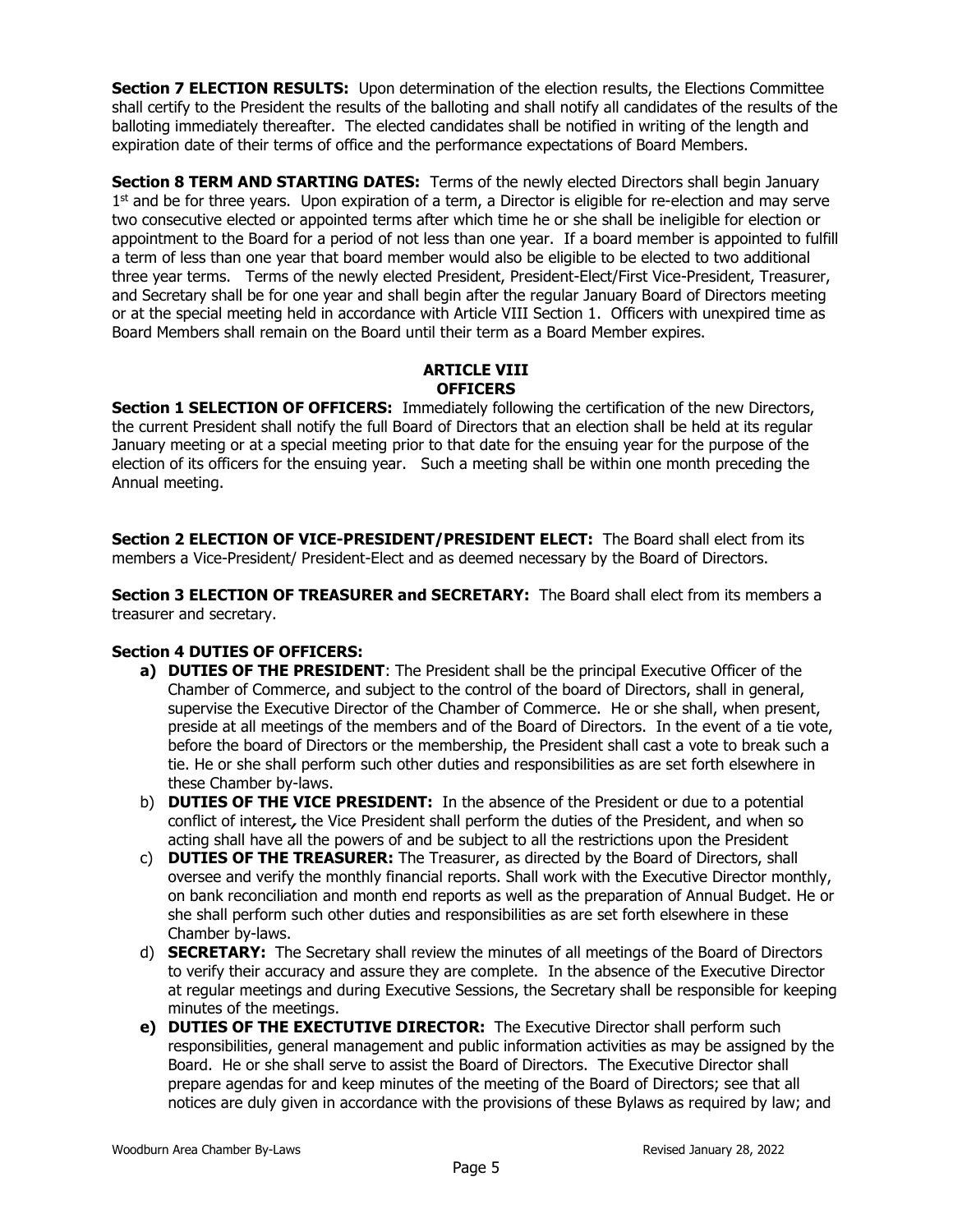be the custodian of the corporate records. The Executive Director shall also serve as financial Officer of Chamber of Commerce, and in such capacity shall be responsible for all funds of the chamber of commerce, to include approving the accounts receivable, setup and collect all accounts receivable; approve all bills of payment, and accounts payable, receive and give receipts for monies due and payable to the chamber from any source whatsoever, deposit all such moneys in the name of the Chamber in such banks, trust companies, or other depositories as shall be selected by the Board of Directors. The Executive Director shall serve as an advisor to the President and the Board of Directors on any matters of proposed or established policy of the chamber. He or she shall be responsible for employing and supervising the administrative staff of the Chamber and be accountable to the Board of Directors for overall administrative responsibility of the Chamber.

- a. **Compensation for Executive Director:** The Board of Directors may authorize, by resolution, the payment to a director of a reasonable fee for services and expenses as a director and for attending meetings of Board and Board Committees
- b. **Executive Compensation Review**: The Board of Directors (or a Board Committee) shall review any compensation packages (including all benefits) of the Chief Executive Officer, and shall approve such compensation only after determining that the compensation is just and reasonable. This review and approval shall occur when such officer is hired, when the term of the employment of such officer is renewed or extended, (not to exceed an annual review), and when the compensation of such officer is modified, unless the modification applies to substantially all of the employees of this corporation.
- f) **VACANCY OF AN OFFICE:** A vacancy in any elected office occurring by resignation or otherwise, shall be filled by appointment of the President with board approval following replacement of the Board position left vacant as specified in Article V, Section 5 hereof. The Board member so appointed shall hold the office for the unexpired term of the office whose position is vacant. Upon expiration of a term, the appointed Board member is eligible for reelection, if the President's office becomes vacant prior to the end of his or her term, the President-Elect will assume the President's office for the unexpired term.
- g) **CONFLICT OF INTEREST POLICY** A Conflict of Interest policy is established to govern the activities of the board and staff of the Woodburn Area Chamber of Commerce. It is the duty of all board members and staff to be aware of this policy, and to identify conflicts of interest and situations that may result in the appearance of a conflict and to disclose those situations/conflicts/ or potential conflicts to (i) the employee's supervisor, (ii) the executive director, (iii) the Chair of the Board, or other designated person, as appropriate. This policy provides guidelines for identifying conflicts, disclosing conflicts and procedures to be followed to assist WACC manage conflicts of interest and situations that may result in the appearance of a conflict.

## **ARTICLE IX DISBURSEMENT OF FUNDS**

**Section 1 AUTHORIZATION BY BOARD:** Each year the Board of Directors shall authorize a budget of expenditures. All disbursements shall be made by check or EFT, and shall not exceed an amount yearly approved by the Board of Directors. Checks and EFTs shall be signed by the Executive Director and if over \$1,000 countersigned by a designated officer as authorized by the Board of Directors. In the absence of the Executive Director, checks may be signed by any two (2) authorized Executive Committee members.

**Section 2 EXPENDITURE WITHOUT BOARD APPROVAL:** Upon the approval of the budget, the Executive Director may be authorized to make disbursements on account of expenses provided for in the budget without additional approval by the board of Directors, if funds are available for that purpose.